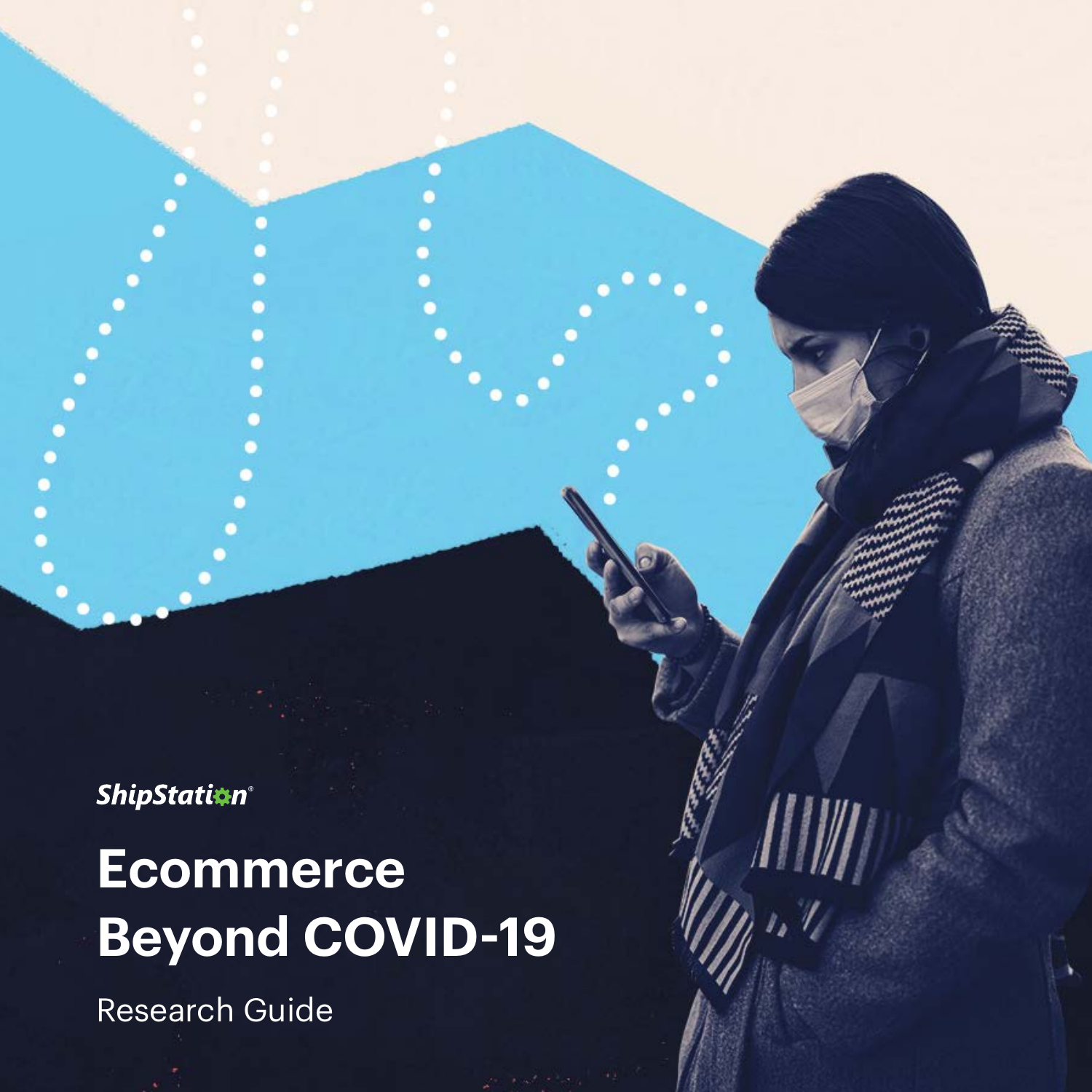# **Table of Contents Introduction**

**Chapter 1:** Impact on Brick and

**Chapter 2: Impact on Online Shopping** 

**Chapter 3: Customer Trends During Cover** 

**Chapter 4: Changing Retailer &** Expectations

**Conclusion** 

**About the Study**

**About ShipStation**

|                        | 4  |
|------------------------|----|
| <b>Mortar Shopping</b> | 6  |
| opping                 | 14 |
| uring COVID-19         | 18 |
| Carrier                | 22 |
|                        |    |
|                        | 28 |
|                        | 30 |
|                        | 31 |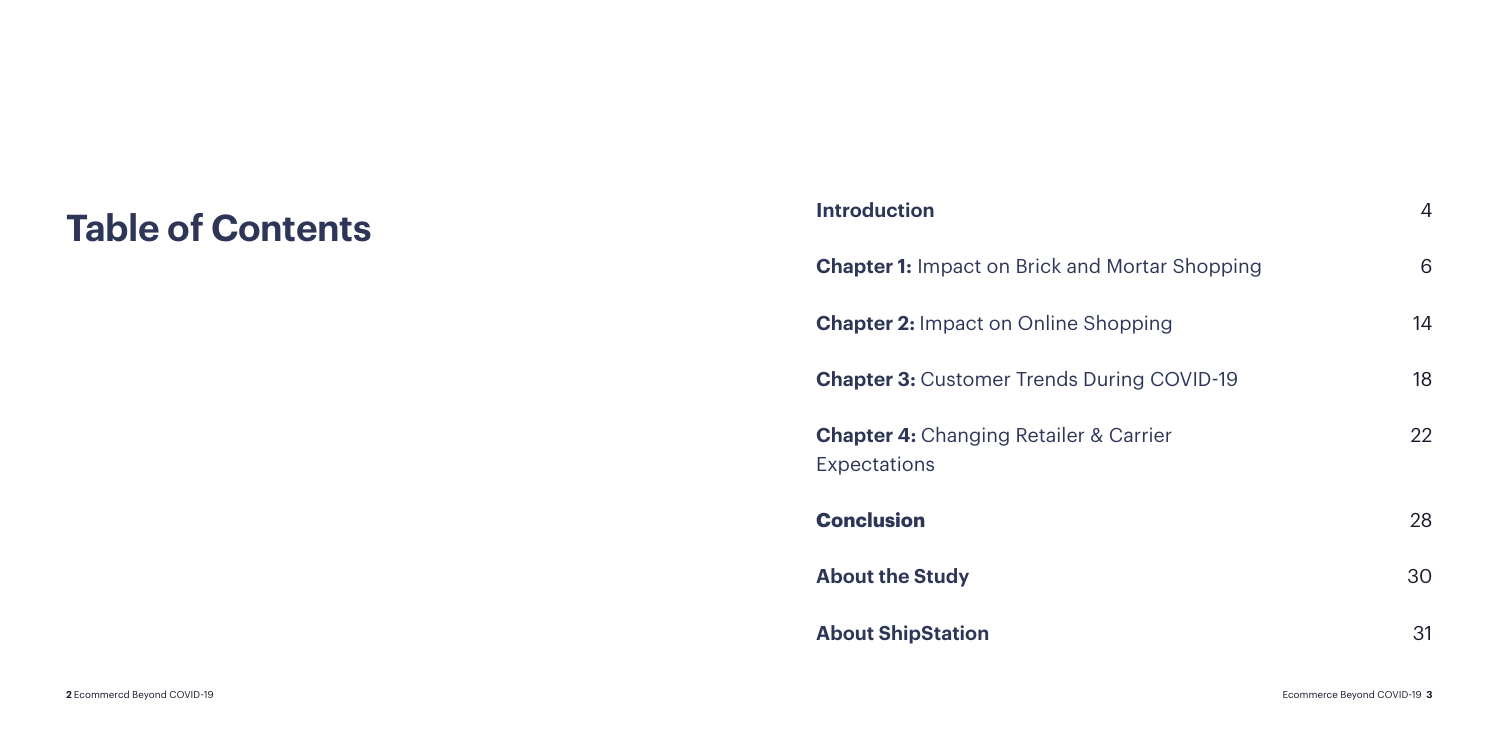### COVID-19 is a global pandemic that has had an impact on<br>individuals and our economy as well. ShipStation conducted a national consumer study that outlines the impact of COVID-19 on retail spending and expectations in the United States. Our findings reveal how COVID-19 has transformed ecommerce, with nearly 50% of consumers saying they have spent more on retail in the

last 30-60 days than in previous months. In this guide, we'll cover COVID-19's impact on:

- Brick and mortar buying
- Online shopping
- Customer trends
- Customer expectations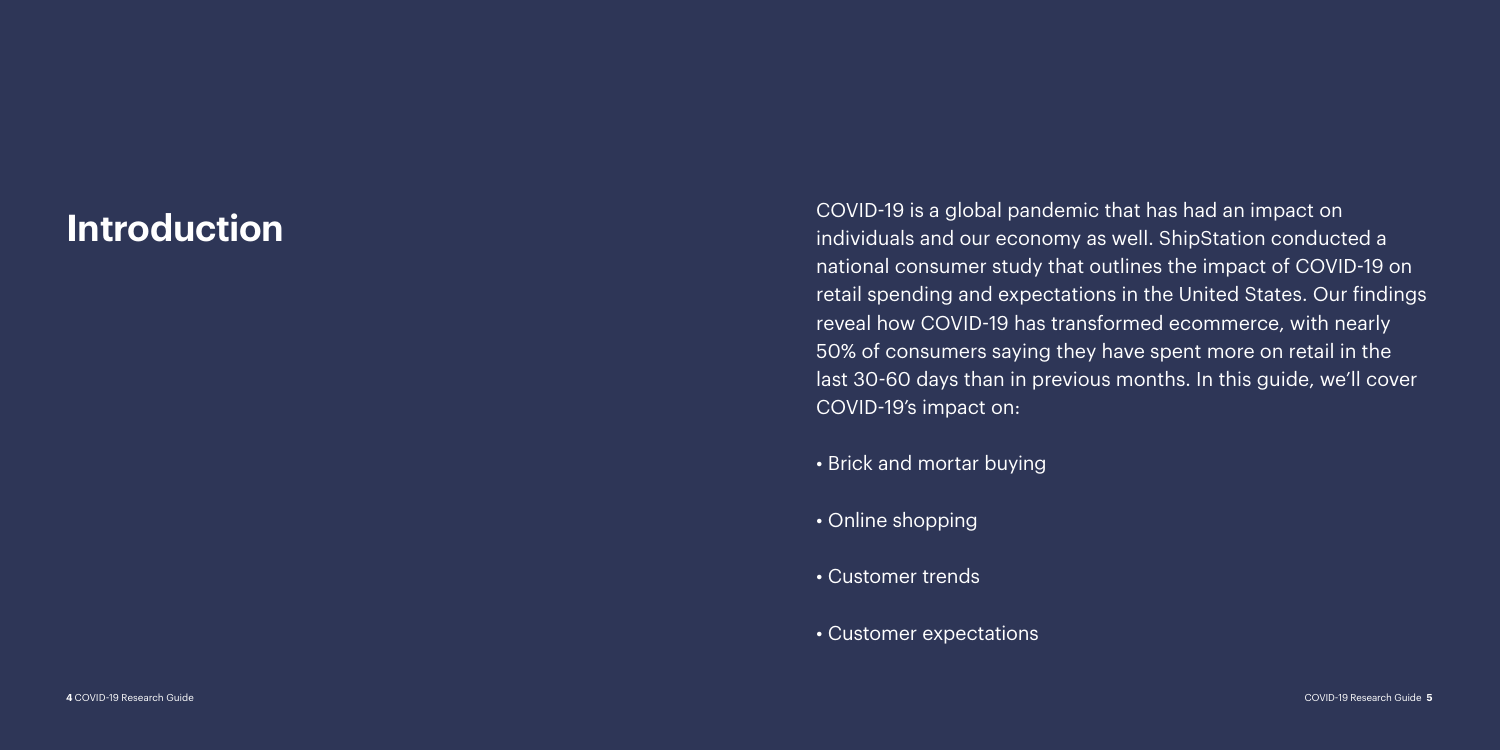

COVID-19 has had the most immediate impact on brick and mortar stores. Whether they have had to close, overhaul how they operate by only offering curbside pickup, or shift their business online, merchants and shoppers alike have had to adapt to these changes. As life continues beyond COVID-19, here's how consumers' buying habits have been affected.

### **Impact on Brick and Mortar Shopping** CHAPTER ONE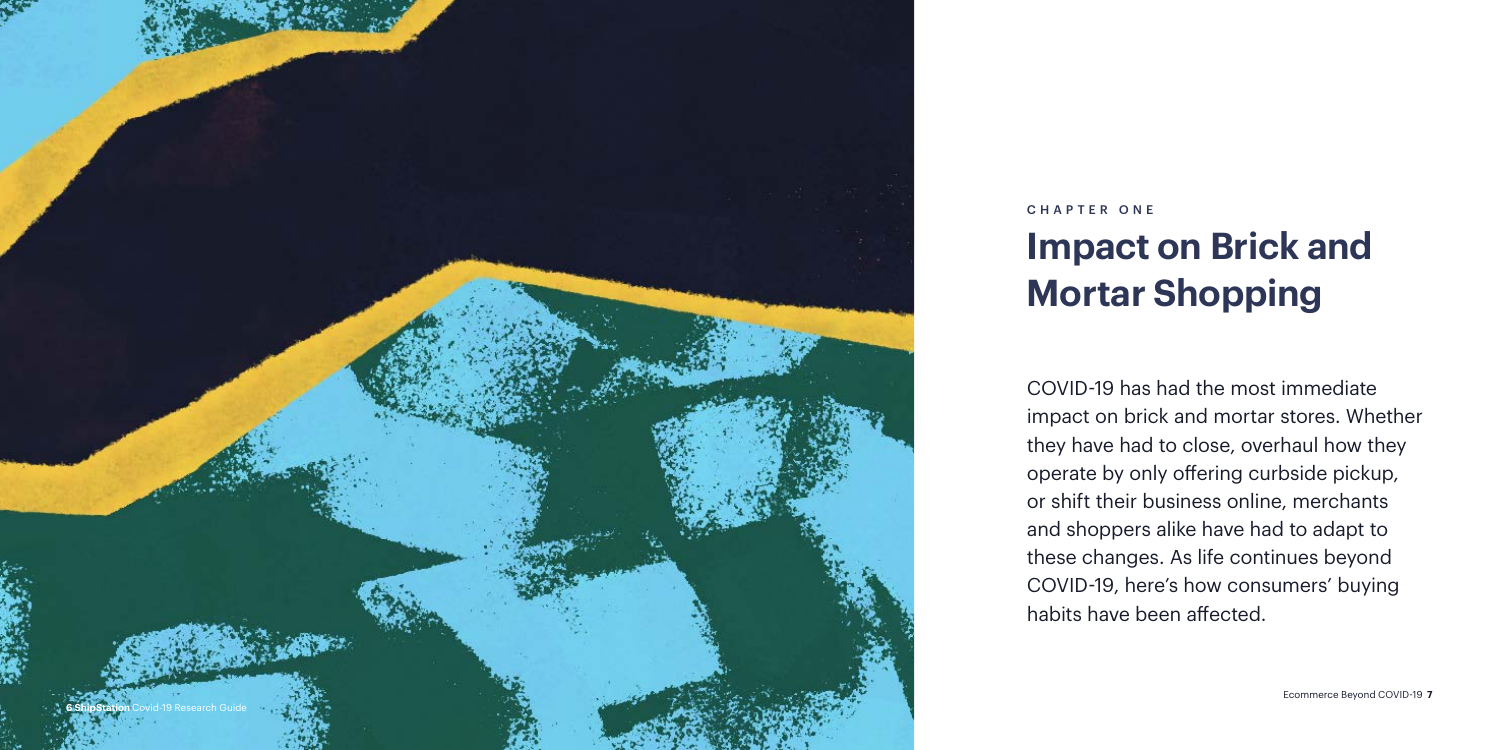**8** Ecommercd Beyond COVID-19 Covid-19 Research Guide ShipStation 9

**80% of consumers are less likely to shop in stores right now due to COVID-19** 

**49% of consumers** have taken advantage of curbside pick-up options or the ability to buy online and pick up at/in store during the COVID-19 outbreak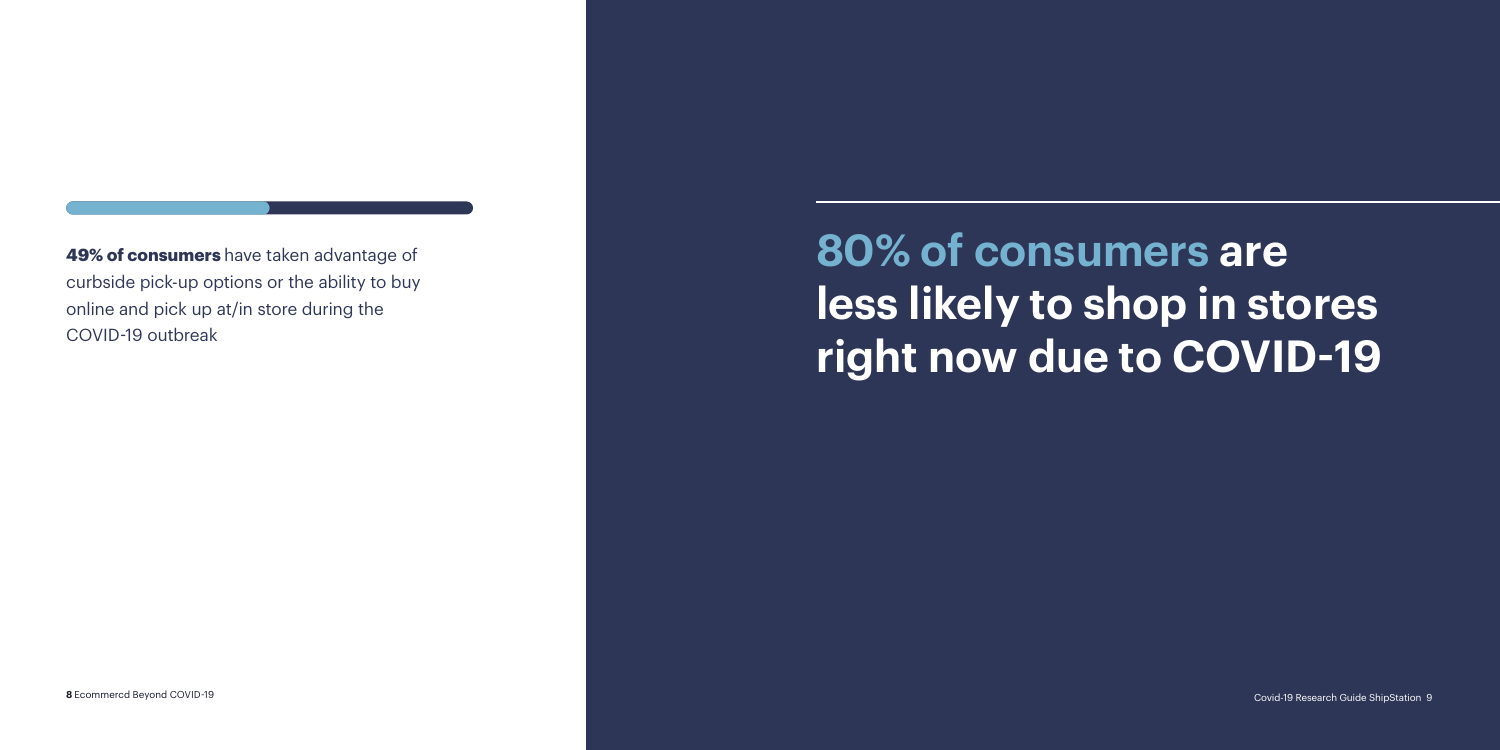**69% of consumers** say COVID-19 has made them more likely to support local/independent retailers after seeing how the pandemic has impacted them **COVID-19 has made 62% of consumers** more aware of local/independent brands that they can support and purchase from



**80% of consumers** are less likely to shop in stores right now due to COVID-19 concerns

**83% of consumers** are not shopping in stores during the COVID-19 pandemic, but plan to resume in-store shopping habits as soon as the outbreak is over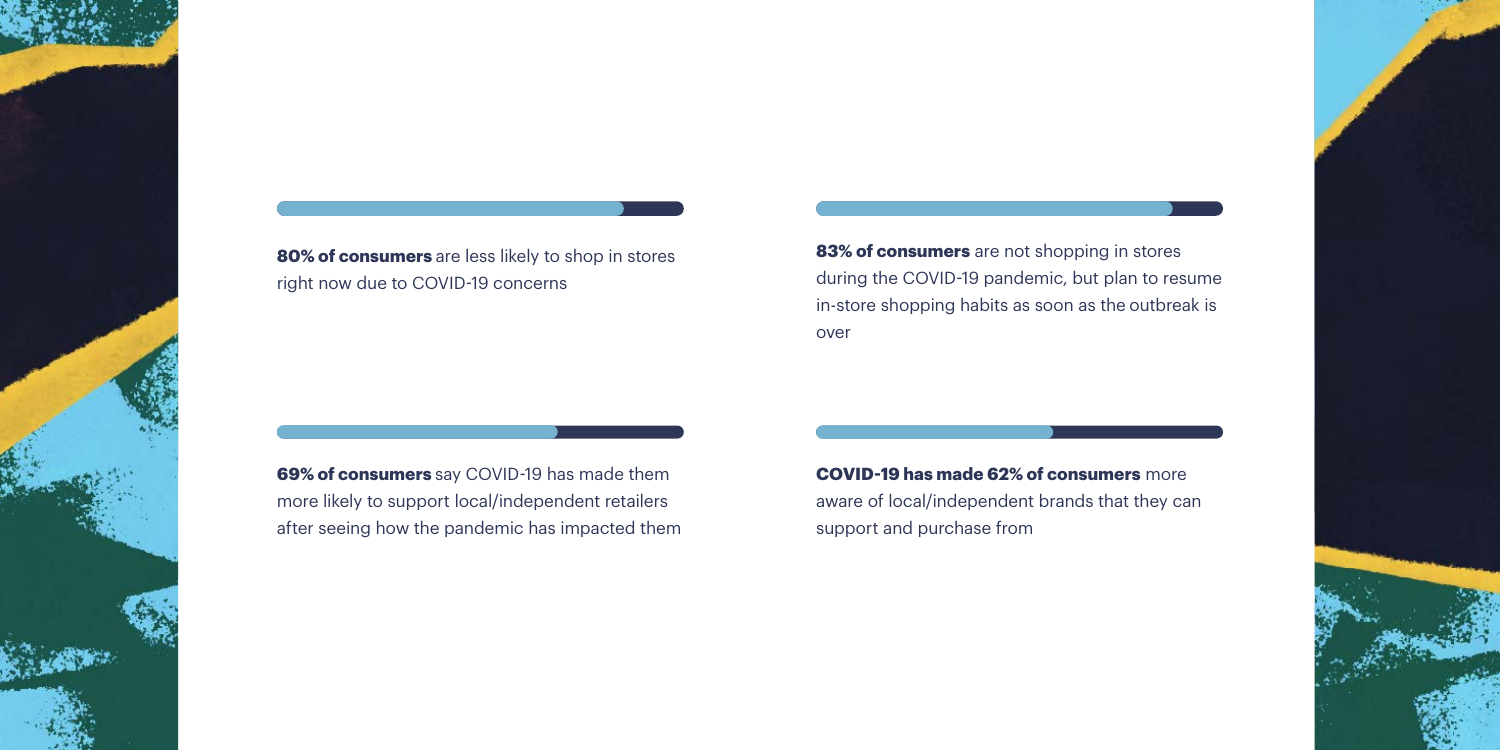**12 ShipStation** Covid-19 Research Guide Ecommerce Beyond COVID-19 **13**

**COVID-19 has made 69% of consumers more likely to support local or independent retailers because they've seen how the pandemic has impacted them**

**55% of consumers** have increased their spending with local/independent retailers who are being impacted by COVID-19 in an effort to support them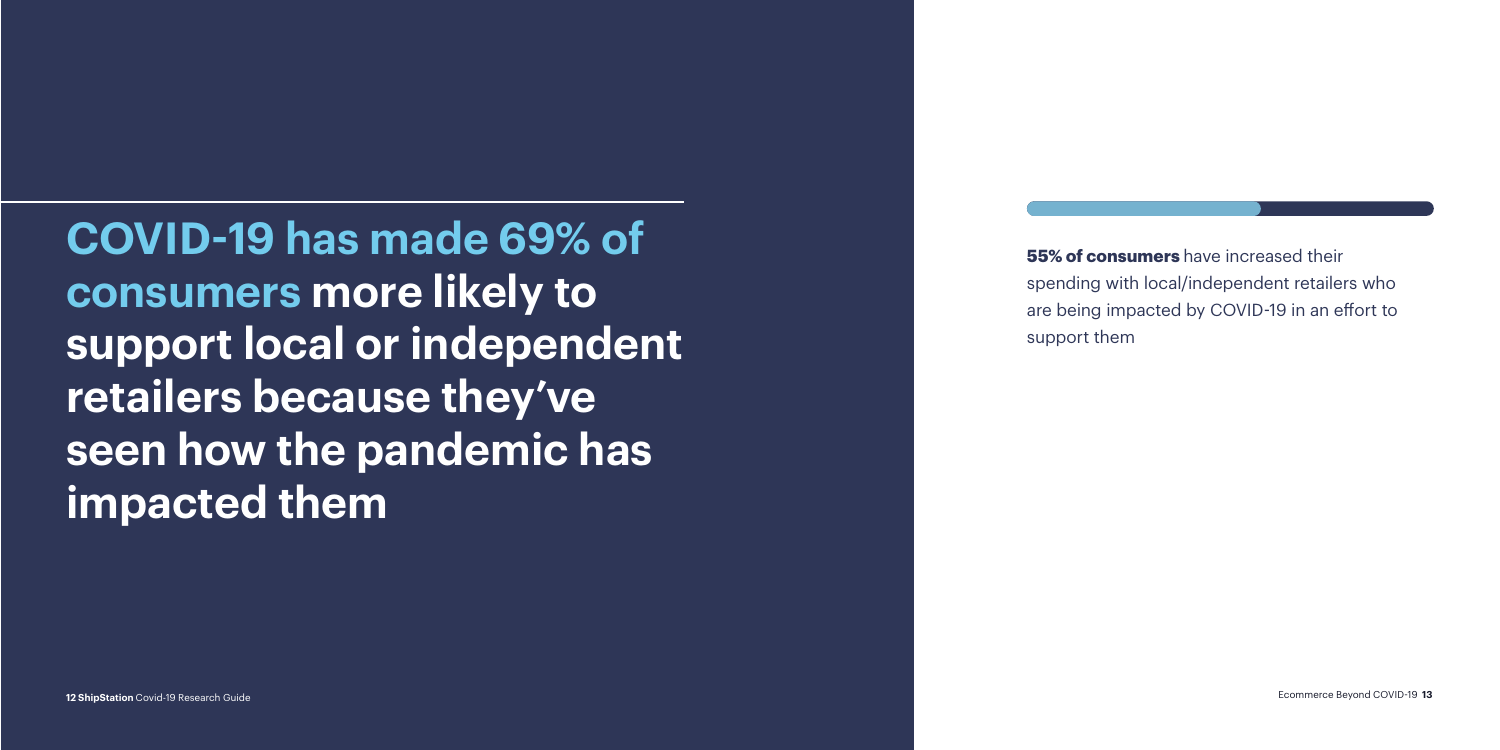

# **Impact on Online Shopping**

Due to COVID-19, many consumers have turned to online shopping. Here are ways that the pandemic has reshaped consumers' buying behavior.

### CHAPTER TWO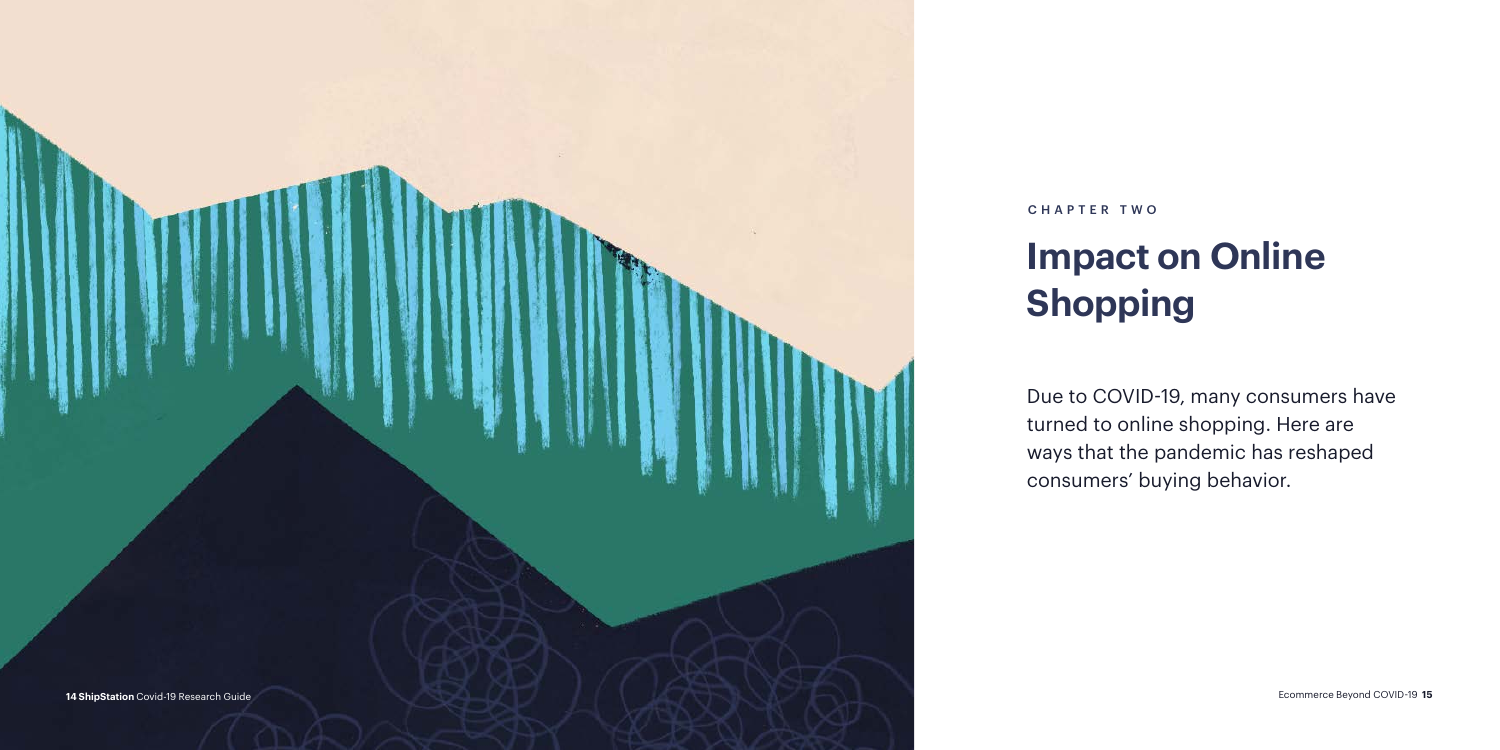**76% of consumers prefer to shop online right now to avoid germs in Stores** 

**55% of consumers** are doing more online shopping as a result of COVID-19

when local stores are out of stock

**32% of consumers** buy online because local stores are placing limits on products they want to buy in bulk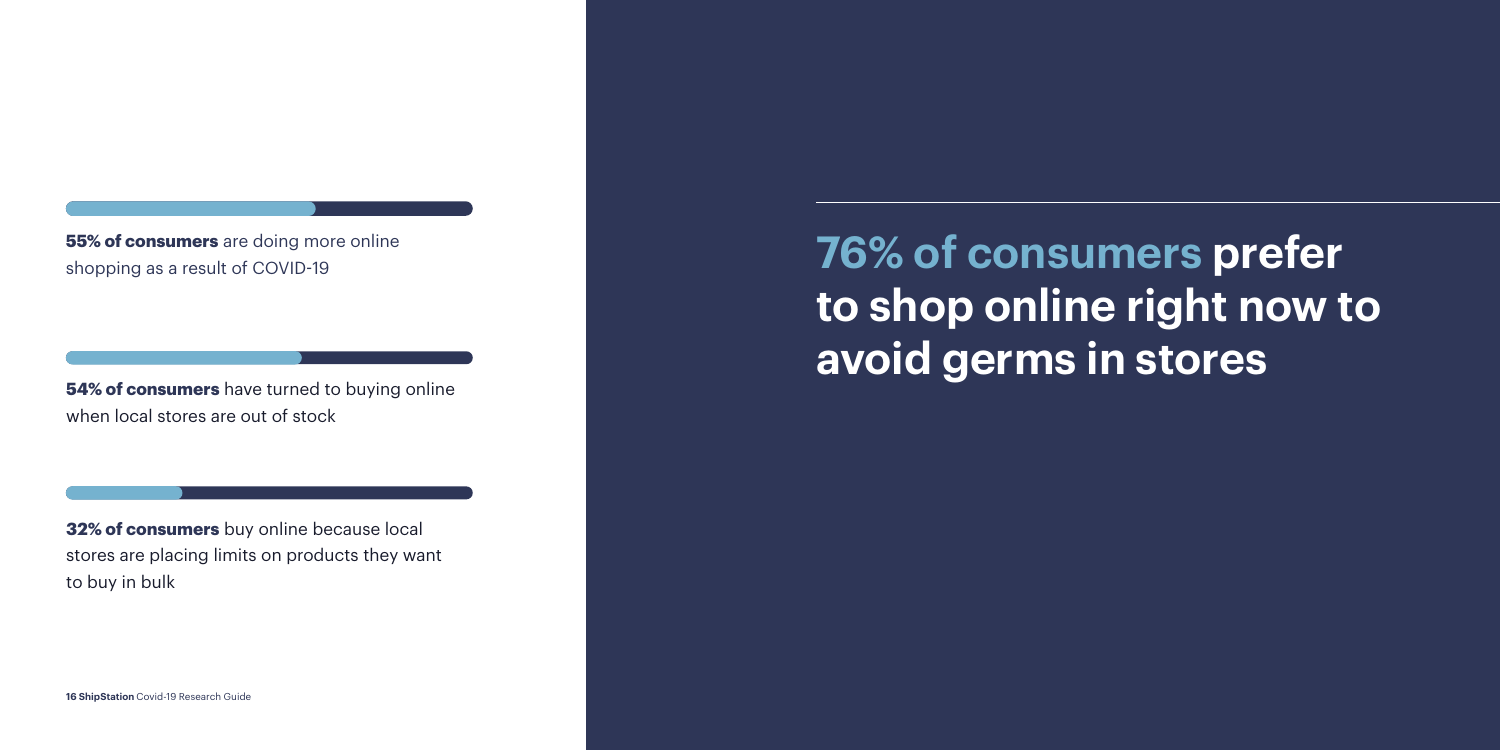

### **Customer Trends During COVID-19** CHAPTER THREE

COVID-19 has changed how customers shop and what they're shopping for. Most consumers shifted their buying decisions due to the virus—whether it's how much they're willing to spend or what they're looking to purchase. People have spent more than they normally would and have bought in bulk options in order to stock up on essential supplies.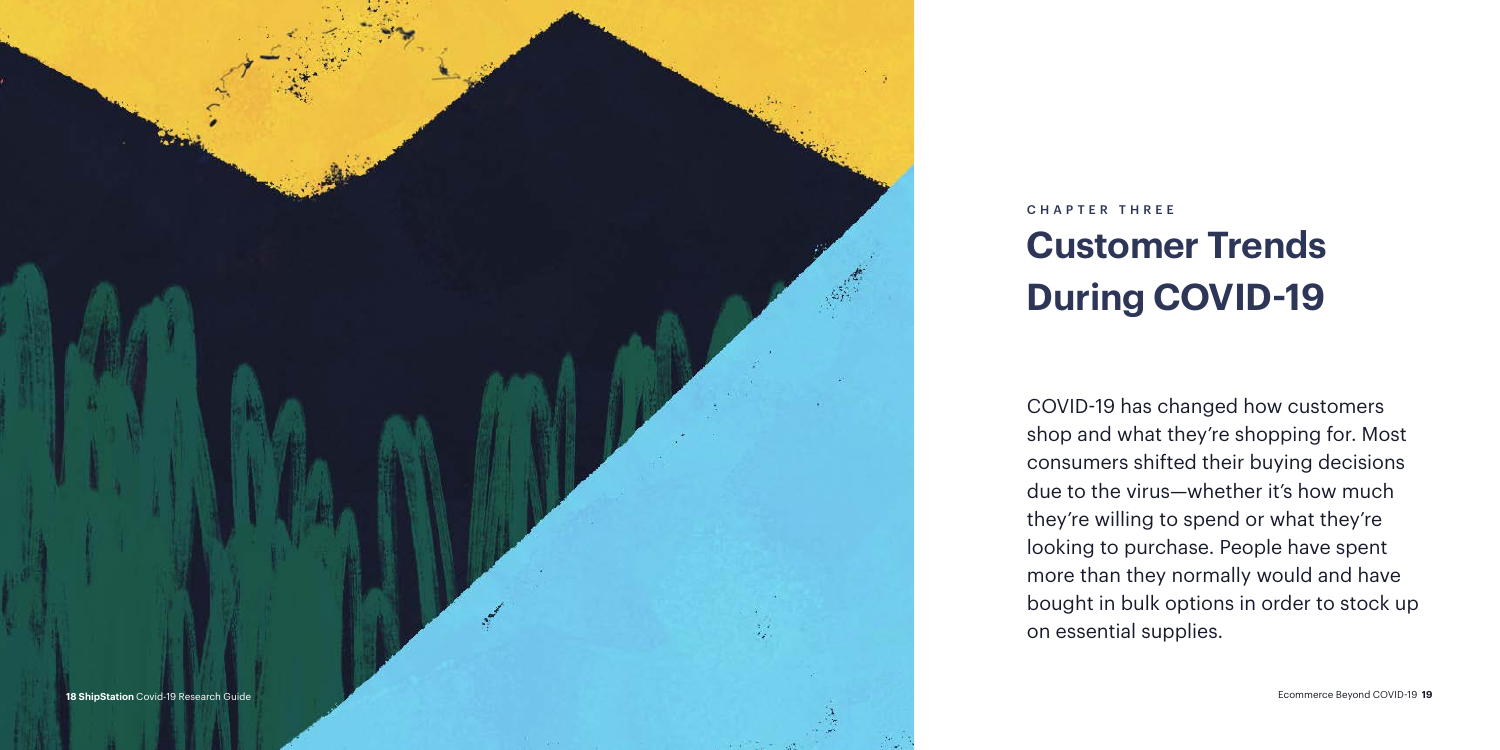**20** Ecommercd Beyond COVID-19 Covid-19 Research Guide ShipStation 21

**know how accessible they Only 37% of consumers** say that coronavirus has **will be in the future** 

# **70% of consumers say they are buying larger volumes of products because they don't**

**53% of consumers** have spent more on retail purchases (in-store or online) in the last 30-60 days than in previous months, in part due to COVID-19

had no impact on their shopping decisions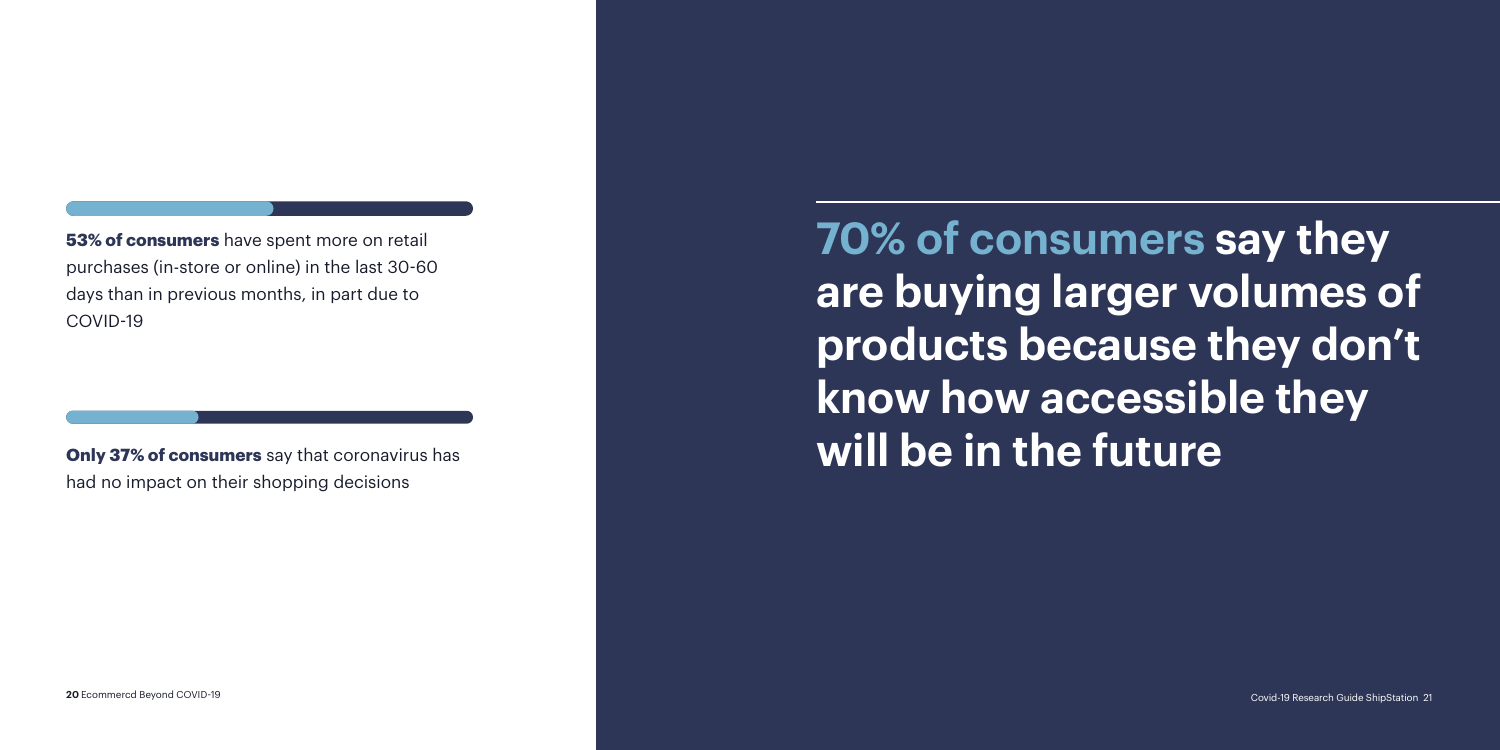

### **Changing Retailier and Carrier Expectations** CHAPTER FOUR

COVID-19 has drastically reshaped fulfillment and shipping times. Even industry leaders like Amazon, which rewired consumer expectations on shortened delivery times, have seen shipping delays. Consumers anticipate delays, but they still expect ETAs. Here are what consumers expect of retailers during this pandemic.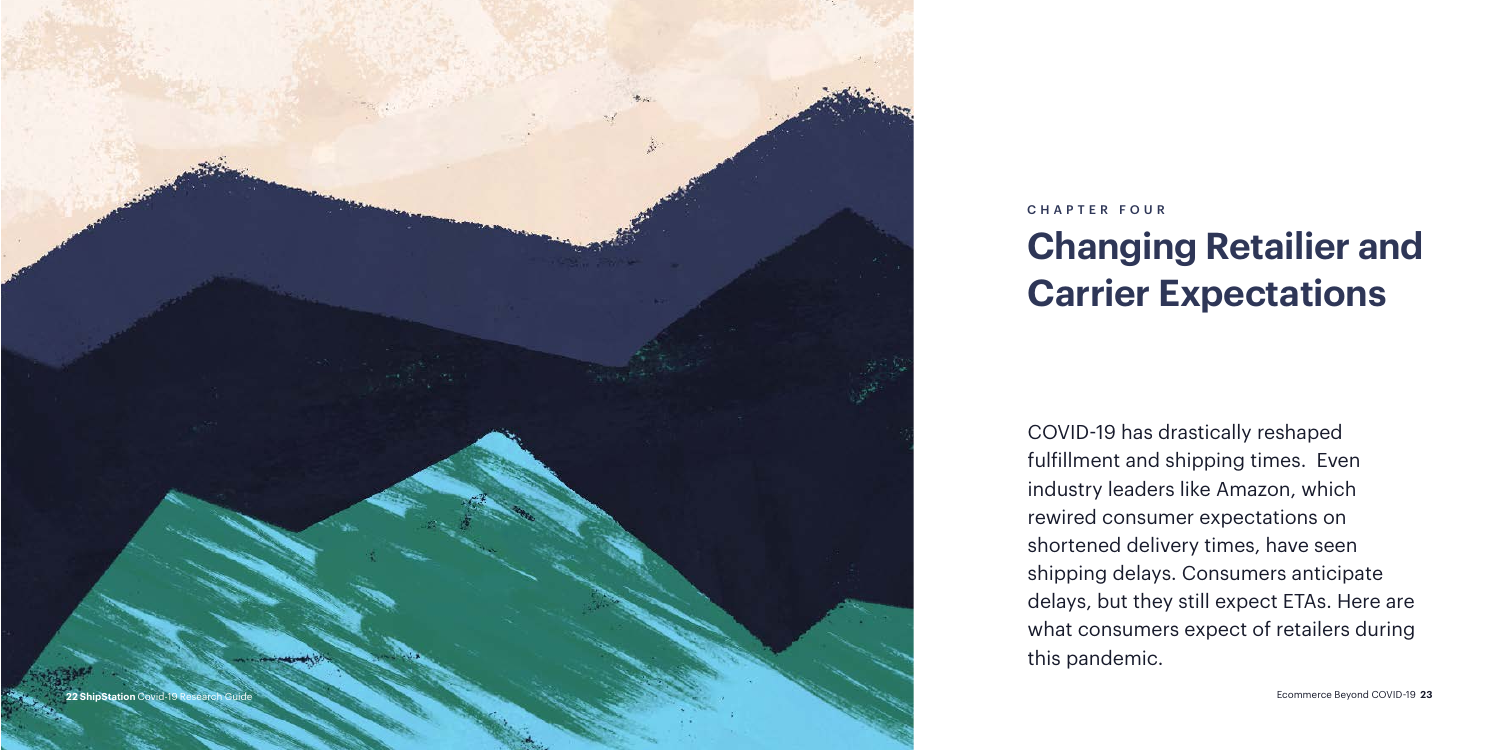**24 ShipStation** Covid-19 Research Guide Ecommerce Beyond COVID-19 **25**

**94% of consumers expect retailers to have information on their website about how COVID-19 has impacted their shipping process**

**68% of consumers** agreed that COVID-19 has lowered their expectations about delivery speed

**55% of consumers** have had a delivery delayed/ canceled due to coronavirus

**64% of consumers** expect more brands to offer curbside pickup as a result of COVID-19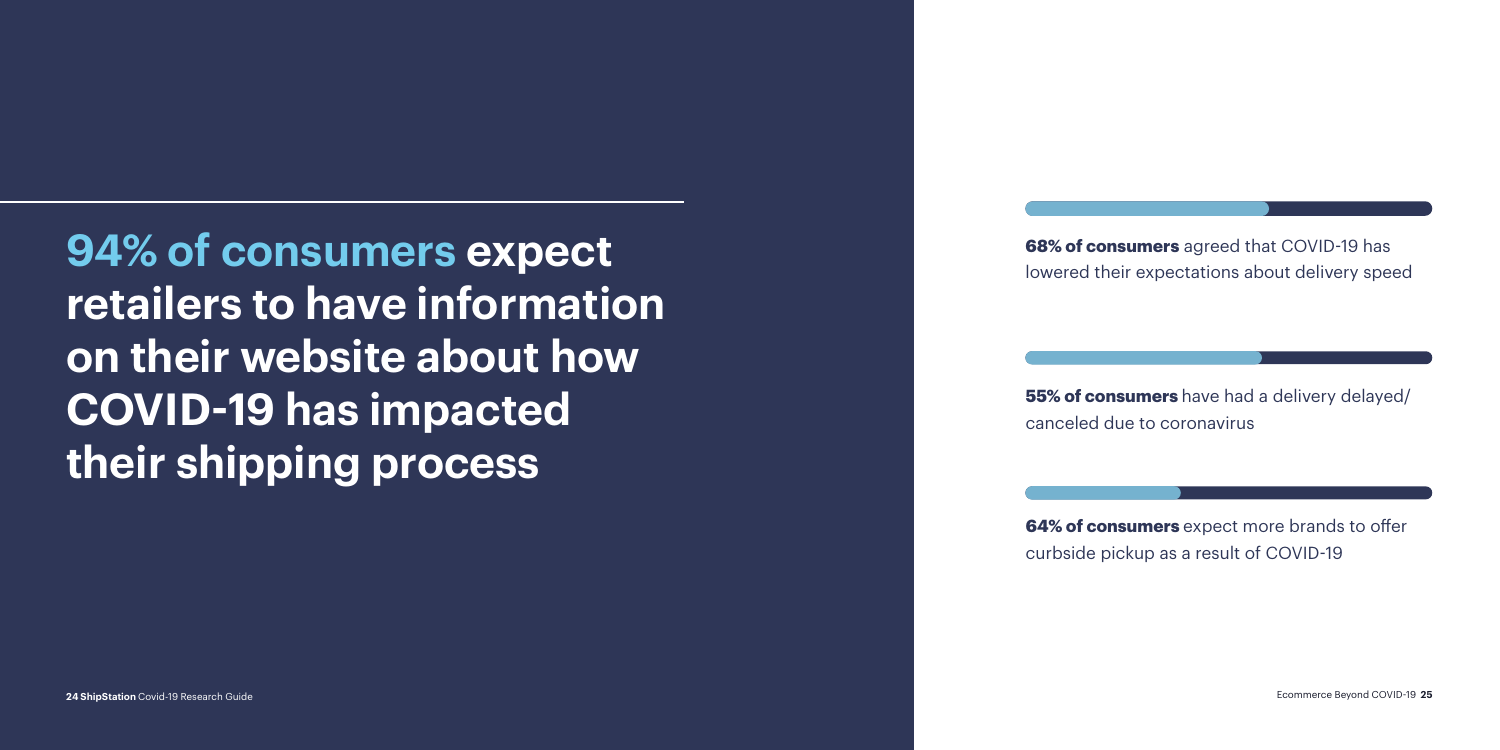**26** Ecommercd Beyond COVID-19 Covid-19 Research Guide **27**

**70% of consumers say they are buying larger volumes of products because they don't know how accessible products will be in the future**

**58% of consumers** expect brands to offer extended returns windows due to COVID-19

**30% of consumers** expect brands to offer faster delivery time after the pandemic is over

**44% of consumers** expect brands to provide free returns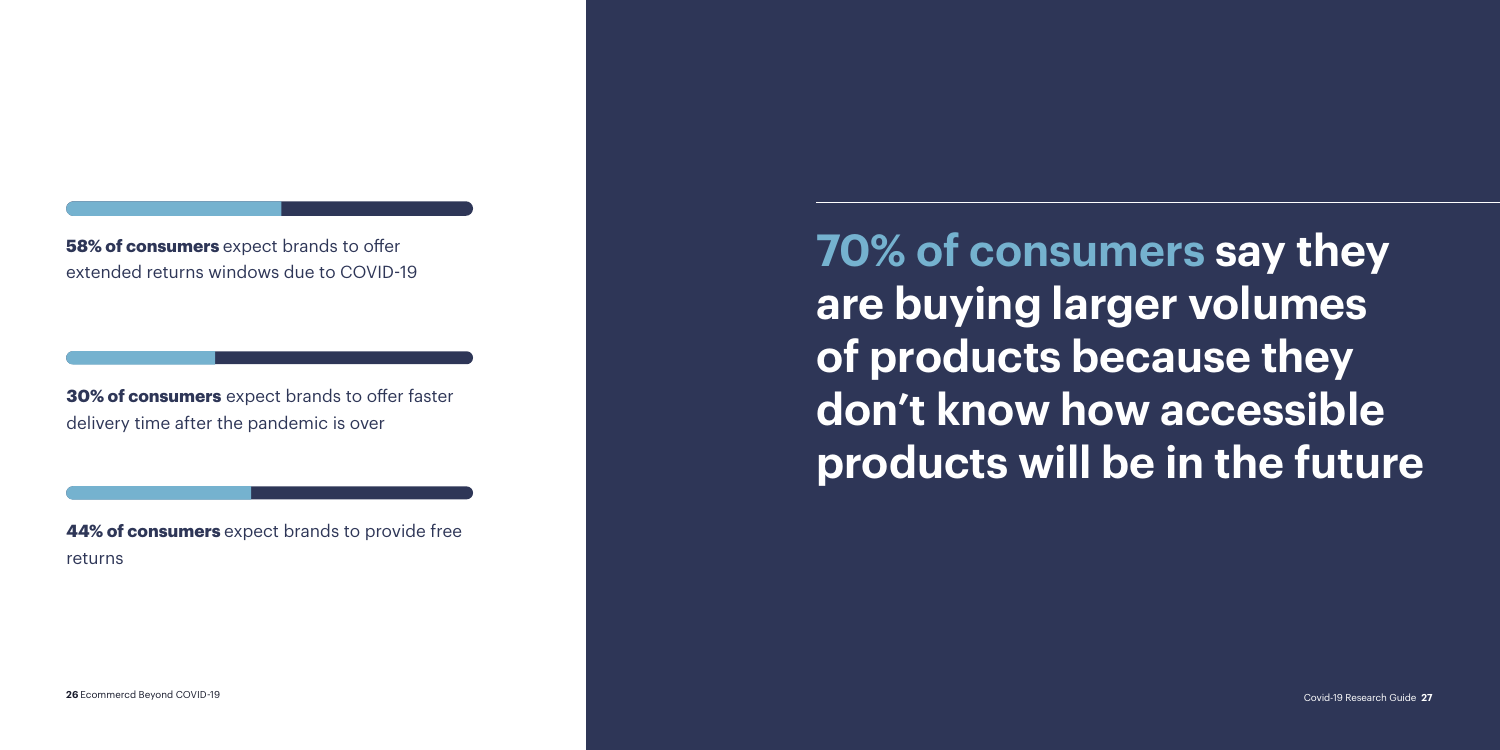**COVID-19** has rapidly changed how we buy and sell everything.<br>And until we can return to normalcy, ecommerce and physical stores are going to have to continue to adapt to social distancing, carrier changes, and even customer expectations.

> We also know how challenging it can be to navigate the everchanging landscape of ecommerce and the shipping/fulfillment industry during this unprecedented time. That's what we're compiling and updating all the evolving carrier announcements in our COVID-19 Updates landing page.

If you are new to ecommerce or just need help getting your packages out of the door more quickly, ShipStation is offering **90 days free** for all new trials. Sign up with the coupon code letushelp90 to start saving time and money on shipping today.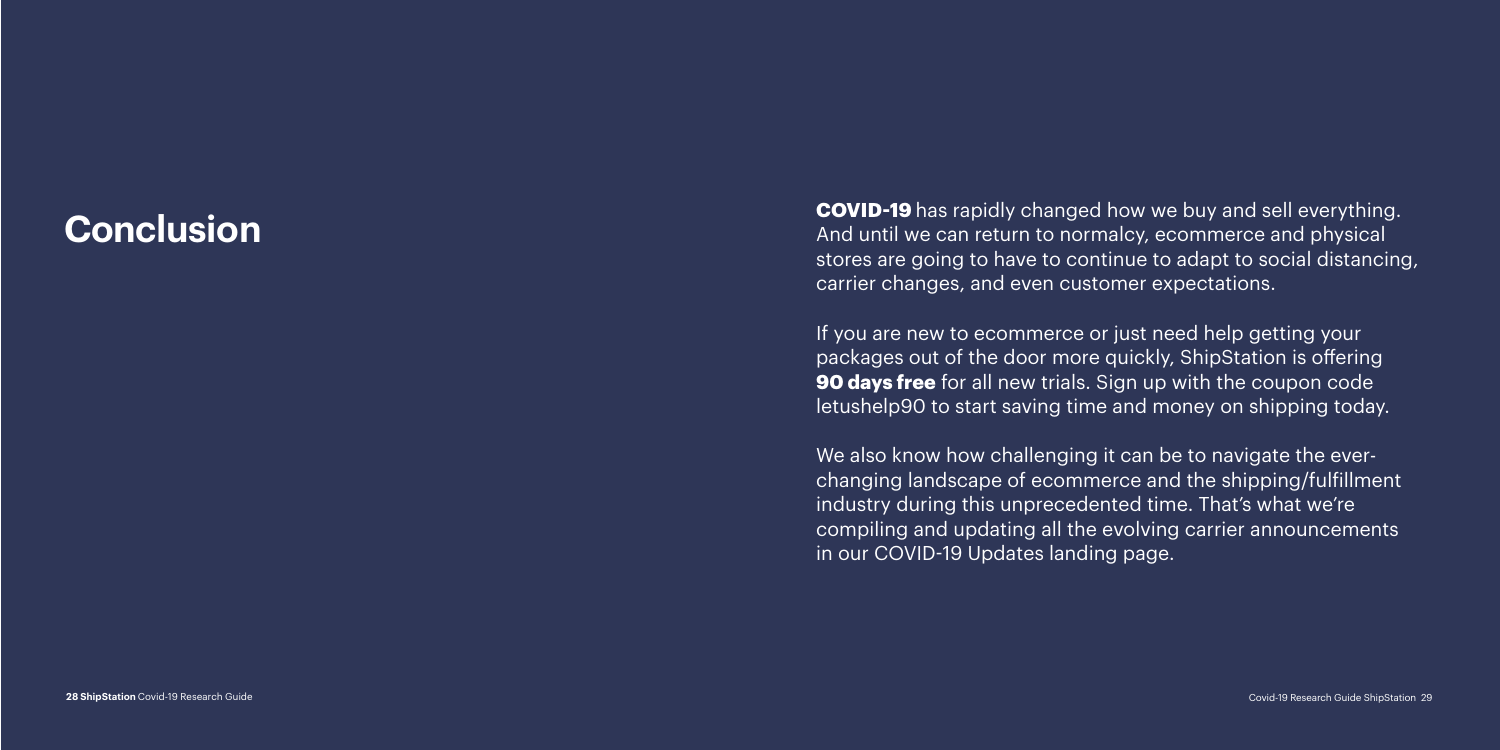### **ABOUT THE STUDY**

This study was completed at a 95% confidence level with a +/- 4% margin of error. Survey responses were collected from more than 800 qualified consumers in the U.S. who shop online. The average age of respondents is 40.

### **ABOUT SHIPSTATION**

Every day, tens of thousands of ecommerce retailers rely on ShipStation to solve the day-to-day challenges of importing orders and processing shipments.The trusted leader in shipping software since its founding in 2011, ShipStation helps online sellers scale their businesses and deliver exceptional customer experiences, with an intuitive online solution that allows them to efficiently ship orders wherever they sell and however they ship.

The multi-channel and multi-carrier platform offers the most integrations of any e-commerce solution, with more than 300 partnerships with leading shopping carts, marketplaces, carriers and fulfillment services, including FedEx, USPS, UPS, Amazon, Shopify, and BigCommerce. ShipStation is headquartered in Austin, TX and is a wholly-owned subsidiary of Stamps.com (Nasdaq: STMP). For more information, visit shipstation.com.